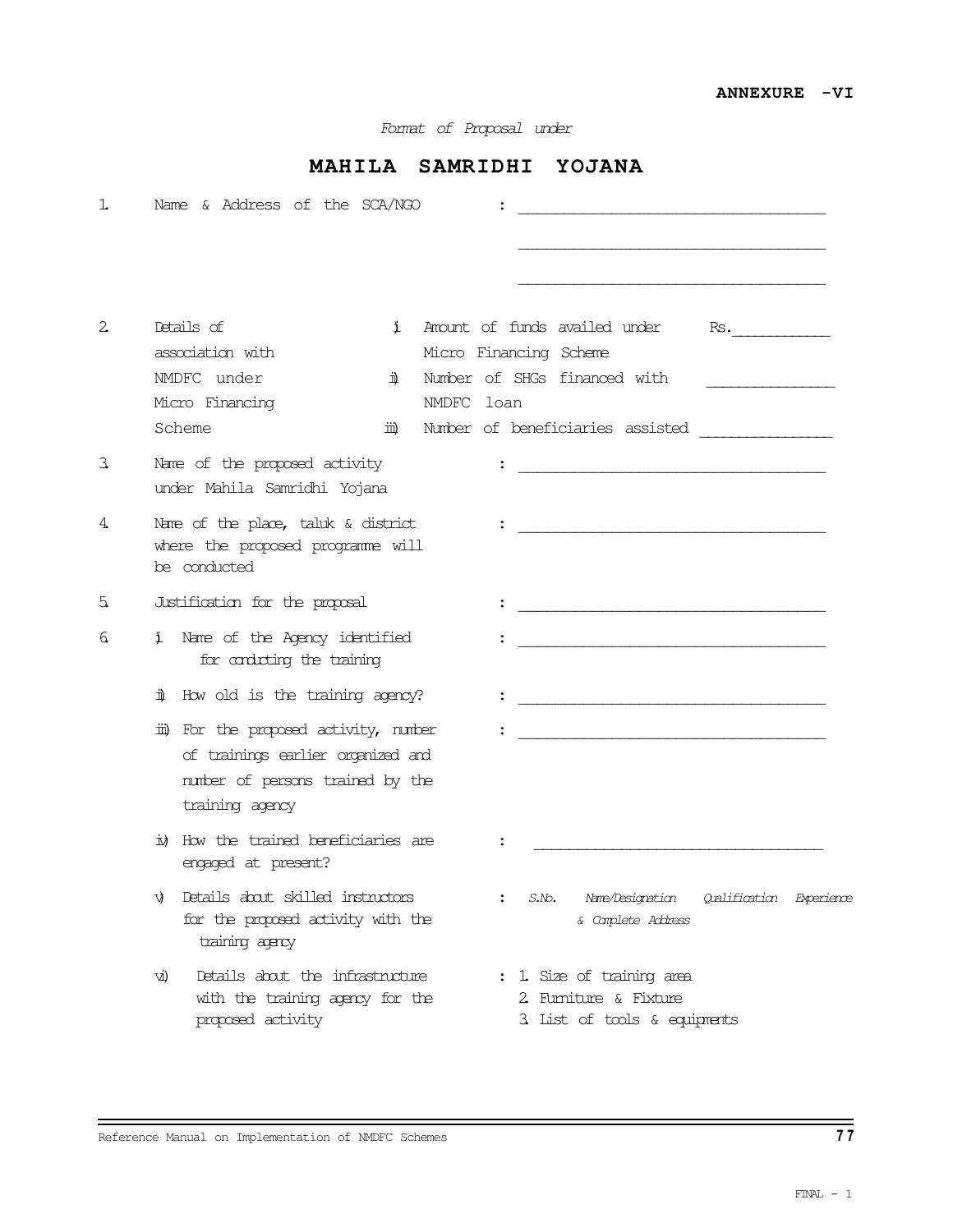|     | vii) Duration of the proposed training                                                                        |                    |
|-----|---------------------------------------------------------------------------------------------------------------|--------------------|
|     | viii) No. of days per week & No. of<br>hours each day                                                         |                    |
| Ŕ.  | Syllabus for theory and practicals                                                                            | : May be enclosed. |
| ΣÌ. | Total training cost                                                                                           |                    |
|     | Arrangements made for imparting<br>training to the group in formation and<br>stabilization as Self Help Group |                    |

## UNDERTAKING

The facts & figures provided in the above application form are correct and true. The training agency has required infrastructure, instructors, tools & equipments for providing training to 20 women candidates in the proposed activity. Also, the SCA/NGO will ensure that during the training, the group is formed and stabilized into Self Help Group (SHG) and need based micro-credit will be provided to the group after the training, for pursuing the activity.

Date : SIGNATURE : SIGNATURE : SIGNATURE : SIGNATURE : SIGNATURE : SIGNATURE : SIGNATURE : SIGNATURE : SIGNATURE : SIGNATURE : SIGNATURE : SIGNATURE : SIGNATURE : SIGNATURE : SIGNATURE : SIGNATURE : SIGNATURE : SIGNATURE : M.D. OF THE SCA/ Place : C.E.O OF THE NGO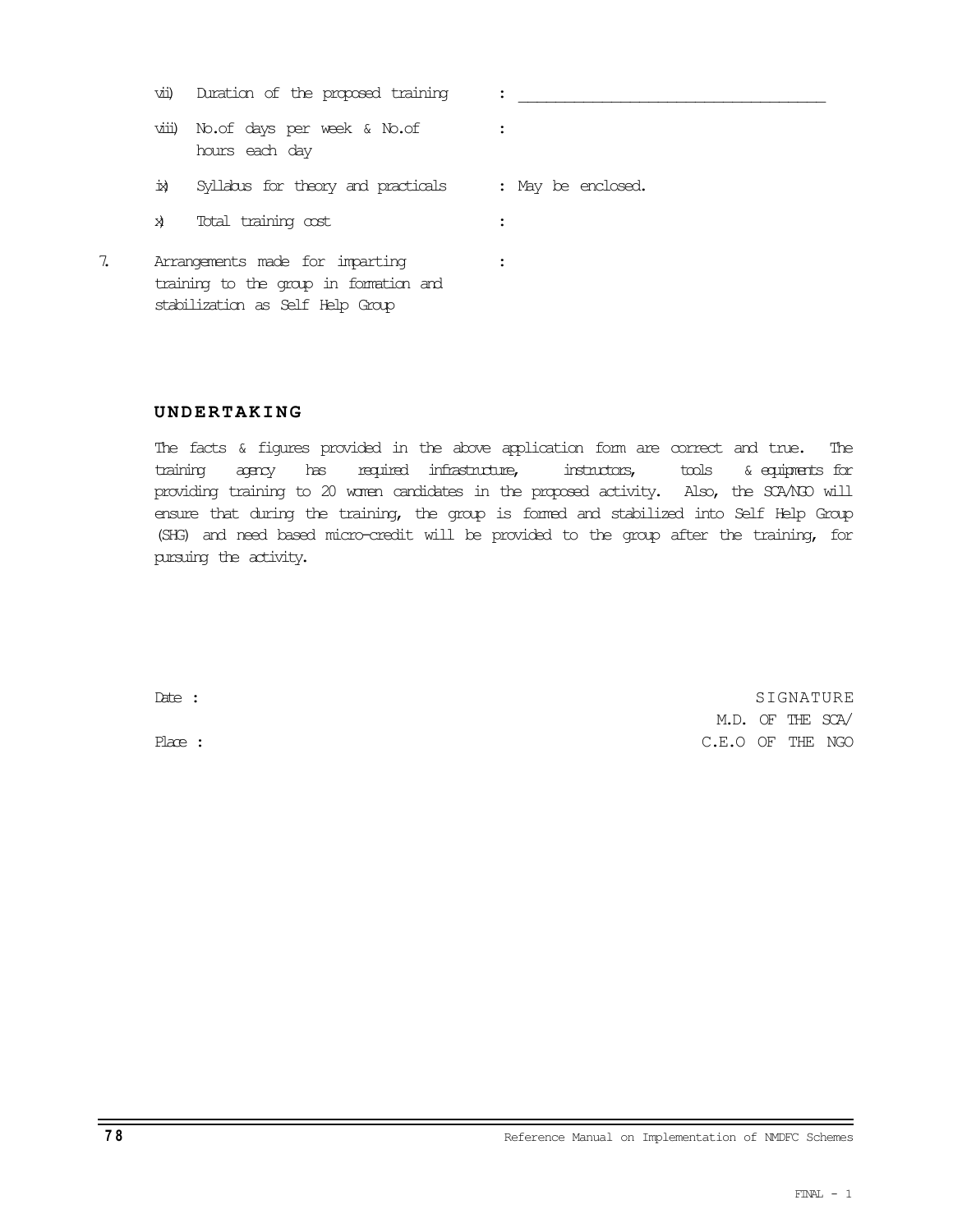PROGRAMME COMPLETION

## CERTIFICATE

## (Under Mahila Samridhi Yojana)

(To be submitted by the SCA/NGO for obtaining the final payments of the programme. To be filled up separately for each programme)

This is to certify that the programme on Mahila Samridhi Yojana for the activity \_\_\_\_\_\_\_\_\_ sanctioned by NMDFC vide letter no.

dated \_\_\_\_\_\_\_\_\_\_\_\_\_ has/have been conducted successfully as per the terms and conditions mentioned in the sanction letter. Further, it is certified that following is the Community-wise/Genderwise break-up of the candidates trained:

- i. a. Muslim
	- b. Sikh
	- c. Christian
	- d. Buddhist
	- e. Parsis
	- g. Male
	- h. Female

ii The programme was conducted from \_\_\_\_\_\_\_\_\_\_ to \_\_\_\_\_\_\_\_.

- iii. The list of candidates selected for the programme has already been submitted to NMDFC vide letter no.  $ddted$   $\qquad \qquad$
- iv. The theory and practical classes were covered as per the syllabus.
- v. The credentials of all trainees with regard to their educational qualification, minorities status and family income were properly verified at the time of selection/admission;
- vi. Adequate infrastructure, tools and equipments were made available during the training programme;
- vii. Satisfactory progress of the training programme and performance of the trainees was monitored from time to time.
- viii. The trainees were formed into a Self Help Group. The leader of the SHG is \_\_\_\_\_\_\_\_\_\_\_\_\_\_ (Name of the leader) and the bank account number is \_\_\_\_\_\_\_\_\_\_\_\_\_ in the  $(Name of the bank)$ .
- ix. The other terms and conditions mentioned in the sanction letter were strictly followed/ observed during the training programme.

Reference Manual on Implementation of NMDFC Schemes 7 9